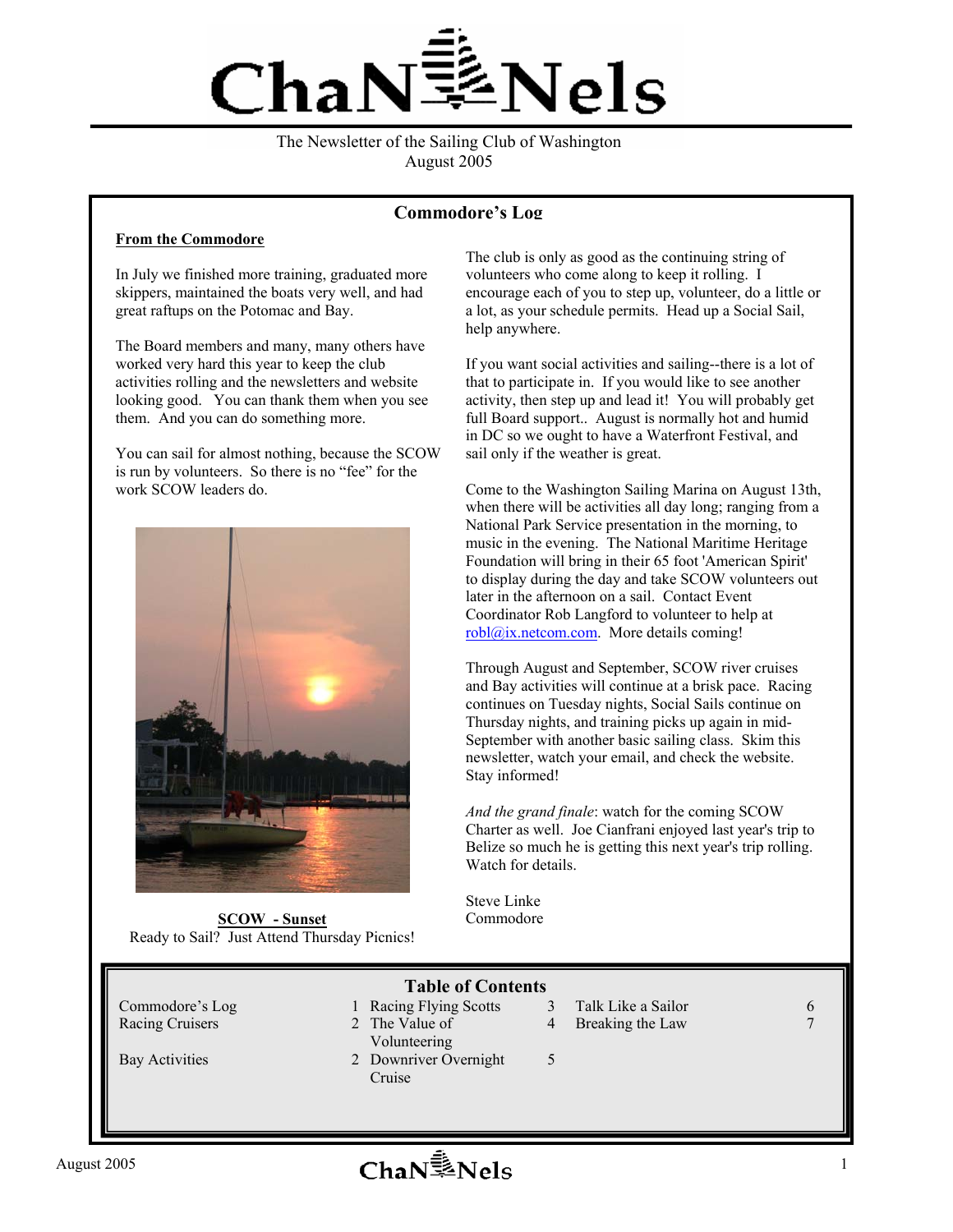## *RACING*

## **Skippers and Crew Needed for September Regattas**

## **CRUISERS**

Skippers and Crew are needed to sail the SCOW cruisers in the 2005 Leukemia Cup on Saturday September 10<sup>th</sup>. This is an annual race to raise money for the local Leukemia and Lymphoma Society.

Members are encouraged to form fund-raising teams and solicit donations from friends, co-workers, family, and other SCOW members. This is a SCOW sponsored event which means that you can raise money at SCOW meetings and events such as Social Sails. However, SCOW policy does not allow use of the "all-SCOW" e-mail list to solicit donations.

The boats are reserved and will be assigned to the skipper and team that raise the largest amount of money for the Leukemia Society. Teams must have a racing-qualified cruiser skipper for the boat during the race. The skipper and team that raise the most donations will get first choice of boats for the Leukemia Cup. Fund raising can continue until Thursday, September 8. At the Social Sail on that date, we will announce the fund raising results and will allow the winning team to select their preferred boat. (Continued on pg 3)



**SCOW Picnics** Laser Sailors at WSM boat ramp

Summer weather is hard to predict, but the hour from 7 to 8 pm is usually graced with a nice sunset and either a light breeze or a torrential thunderstorm!

> It's worth driving down after work just to see what happens!

## **Bay Activities** Jack Schwartz

Still cruising aboard Odyssey, a Seafarer 37, out of Holiday Hill marina. Feel free to email me at  $bay@scow.org$  with questions, to volunteer as crew, to offer berths for raftups or to take on crew for day sails.

(continued on Page 9)

## **BAY CALENDAR**

| July 17     | Progressive Dinner raftup-Rhode River,      |
|-------------|---------------------------------------------|
|             | Raftmaster, Jack Schwartz                   |
| August 20   | Moonlight Cruise-Dividing Creek,            |
|             | Wye, River, Eastern Bay, raftmaster TBD     |
|             | Labor Day Cruise (split fleets first night) |
| September 3 | Lower Bay-behind Casson Point, Hudson       |
|             | Creek, off Little Choptank                  |
| September 4 | Both fleets-Dunn Cove, Harris Creek, off    |
|             | Choptank River                              |
| October?    | Fowl Weather Cruise-location tbd.           |
|             | Raftmaster Alan Lewis                       |
| November 11 | Veteran's Day Cruise                        |
|             | Dunn Cove                                   |
| November 12 | Solomon's Island area                       |

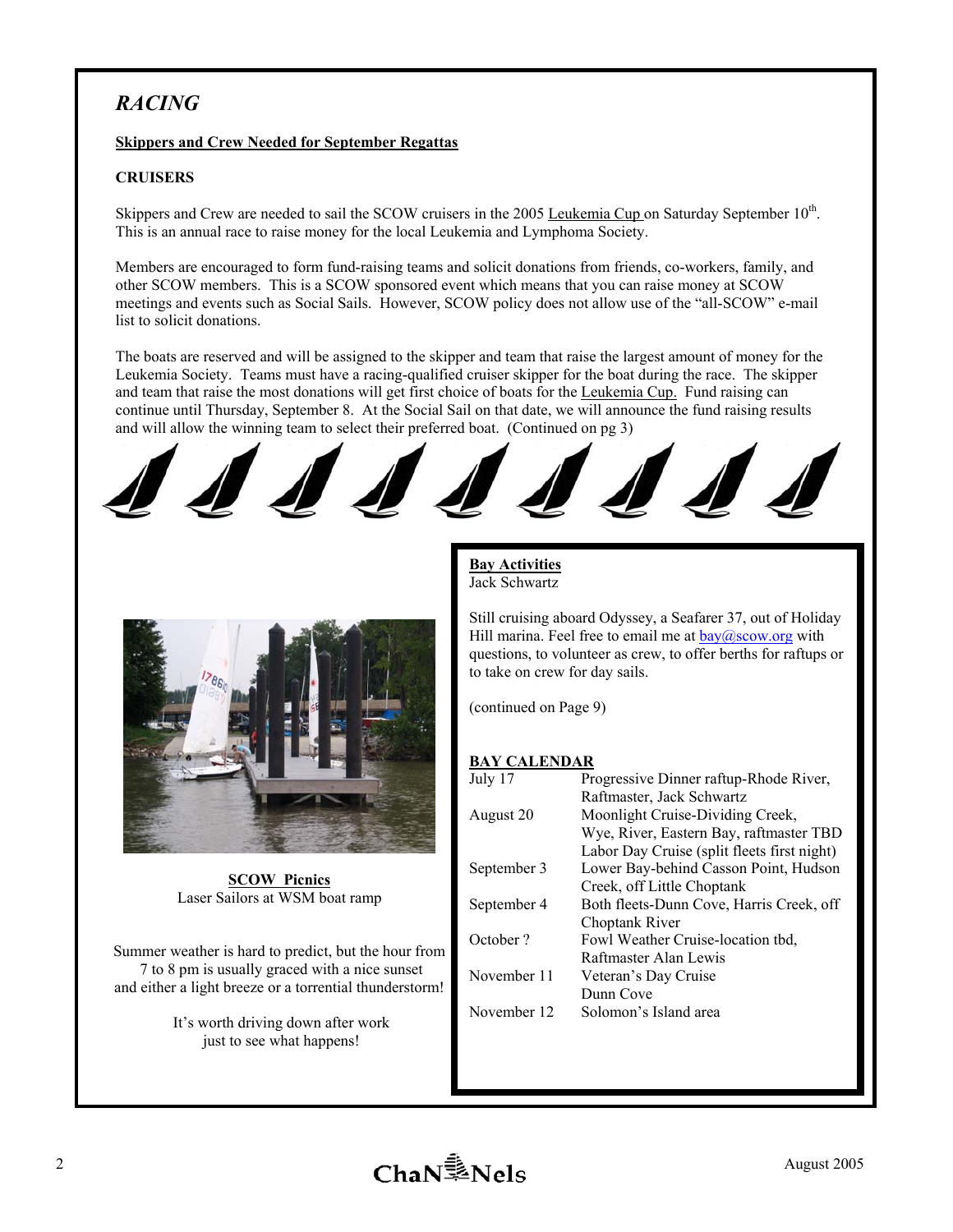## **Next Membership Meeting: Monday, August 8th, 2005**

The August meeting will be on the second Monday of the month, is August  $8<sup>th</sup>$ . Location is at the American Legion, 400 Cameron Street, in Old Town Alexandria (around the corner from Gadsby's Tavern). Socializing downstairs is at 6:30 pm and the meeting begins upstairs at 7:30 pm.

# *RACING (Continued from pg 2)*

## **FLYING SCOTTS**

Skippers and Crew are also needed to race the Flying Scotts in the Leukemia Cup. In addition to winning the right to race a Flying Scott in the September 10, 2005 regatta, fund raisers can also race in the President's Cup held on the Potomac River on Sunday, September 11<sup>th</sup>.

Like the cruisers, teams that raise the most donations get to choose their boats for the regattas. It is not necessary to be a racing qualified skipper to race the Flying Scotts. If you want to raise funds and compete for a boat in the Leukemia Cup and President's Cup, information on race procedures will be available at the Tuesday Night Flying Scott Races, as well as on weekends.

If interested in raising donations for this charitable event, please contact Mike Murphy (racing@scow.org). As soon as you notify Mike that you are interested in fund raising, you can begin soliciting funds at SCOW events such as Social Sails, check-outs, membership meetings and other events. Combine a chance for exciting sailing with helping this worthy charity. Sign up NOW!

## **Social Events**

Join us next Thursday at 6:30 or any Thursday through October 6. We meet at the Washington Marina, just south of National Airport on the George Washington Parkway.

 Donation for dinner is only \$5.00. There are still slots open to host a Social Sail so contact me at  $social@scow.org$  and we'll find a date that works for you. This is really a great way to meet club members and get more time on the water.

Be sure to check out the website www.scow.org for a complete calendar of racing, sailing and social activities!



**SCOW - Social Event**  River Director Henry skippers a Scott

*"Do business with men when the wind is in the northwest", Benjamin Franklin* 

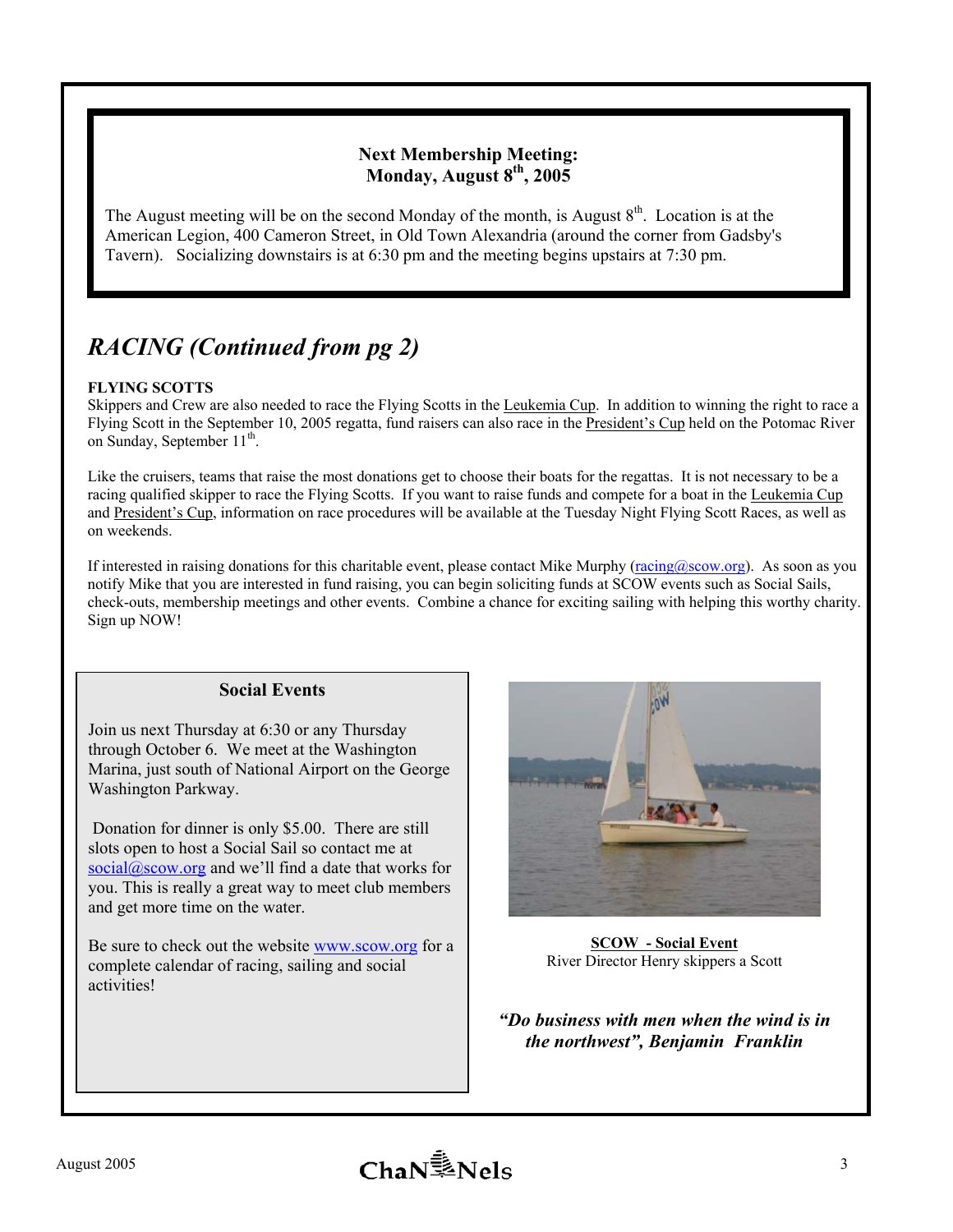# *The Value of Volunteering*

What is the value of volunteering? Is it about money, and should we measure it that way? Most people would say no. Volunteering is not about money. It is about giving, contributing, and helping other individuals and the community at large. It is working with others to make a meaningful contribution to a better community.

People volunteer for an endless variety of reasons. Many people want to gain experience, acquire new skills, meet new people or expand their network of contacts as a way to get a new job or start a career. Others just want to give back to the community to help a friend or promote a worthwhile activity. They do it because it makes them feel good.

And yet there are many organizations and even government agencies who would like to put a dollar value on volunteering. Independent Sector's *Giving and Volunteering in the United States* Signature Series gives a picture of the giving and volunteering habits of Americans. Based on a national survey of 4,000 adults, this series reports on the why, how, and who is behind the extraordinary everyday generosity- both in time and money- of American households. Here are a few key findings**: 44%** of adult volunteer; **83.9 million American adults** volunteer, representing the equivalent of over **9 million** full-time employees at a value of **\$239 billion**. These are impressive numbers that truly demonstrate a commitment across a wide spectrum of causes.

Now, I'd like to ask each of *you* to reflect for a moment on the volunteer work *you* do and have done.

## **Help the Editor**

To facilitate the production of SCOW, please follow the following "Keys to Article Submission."

Keys to Article Submission

- 1. When you e-mail the article, entitle it: **article submission**
- 2. When you submit photos for the newsletter, always include the names of people in each photo.
- 3. Submit your article by the **15th of the month**
- 4. Submit a full, written-out article
- 5. Submit your articles to ChaNNels@scow.org

This applies not just to SCOW Board Members but also to SCOW freelance writer and photographers!

> can also be read at: www.scow.org. Submit articles to channels@scow.org

by the  $15<sup>th</sup>$  of every month. Use any means, but email is preferred. If you would like a copy of the 2005 ChaNNels editorial calendar, please request via email to channels@scow.org or in-person at the next meeting. Thanks!

> *Diana Combs, Editor Wayne Williams, Layout Editor*

What are the benefits you gained from doing the work? Has it changed the way you think about issues? Has it changed the choices you've made in life? For each of us the answers will be different, and that is typical of volunteering. The opportunities are wide and the choices are many. Any particular role may bring different benefits to different people depending on their own life experiences and their needs at the time. Volunteering makes a difference, and it can be whatever you the volunteer want it to be, for it is all about ordinary people doing extraordinary things.

As a final thought, here is a story about a fire company in a small town that was having trouble raising funds and finding volunteers to help. Everybody was asked to give. Everybody was sure somebody would give. Anybody could have and should have given but nobody did. Somebody got angry about it because it was everybody's job. Everybody thought anybody would help but nobody realized that everybody wouldn't do it. And then it happened somebody had an emergency but nobody came. I mean anybody could have helped but everybody thought somebody else would do it.

Since becoming the Social Director, I've thought about it many times, but haven't really said it out loud. So to the members and friends of the Sailing Club of Washington who volunteer your time, I say thank you for being ordinary people doing extraordinary things.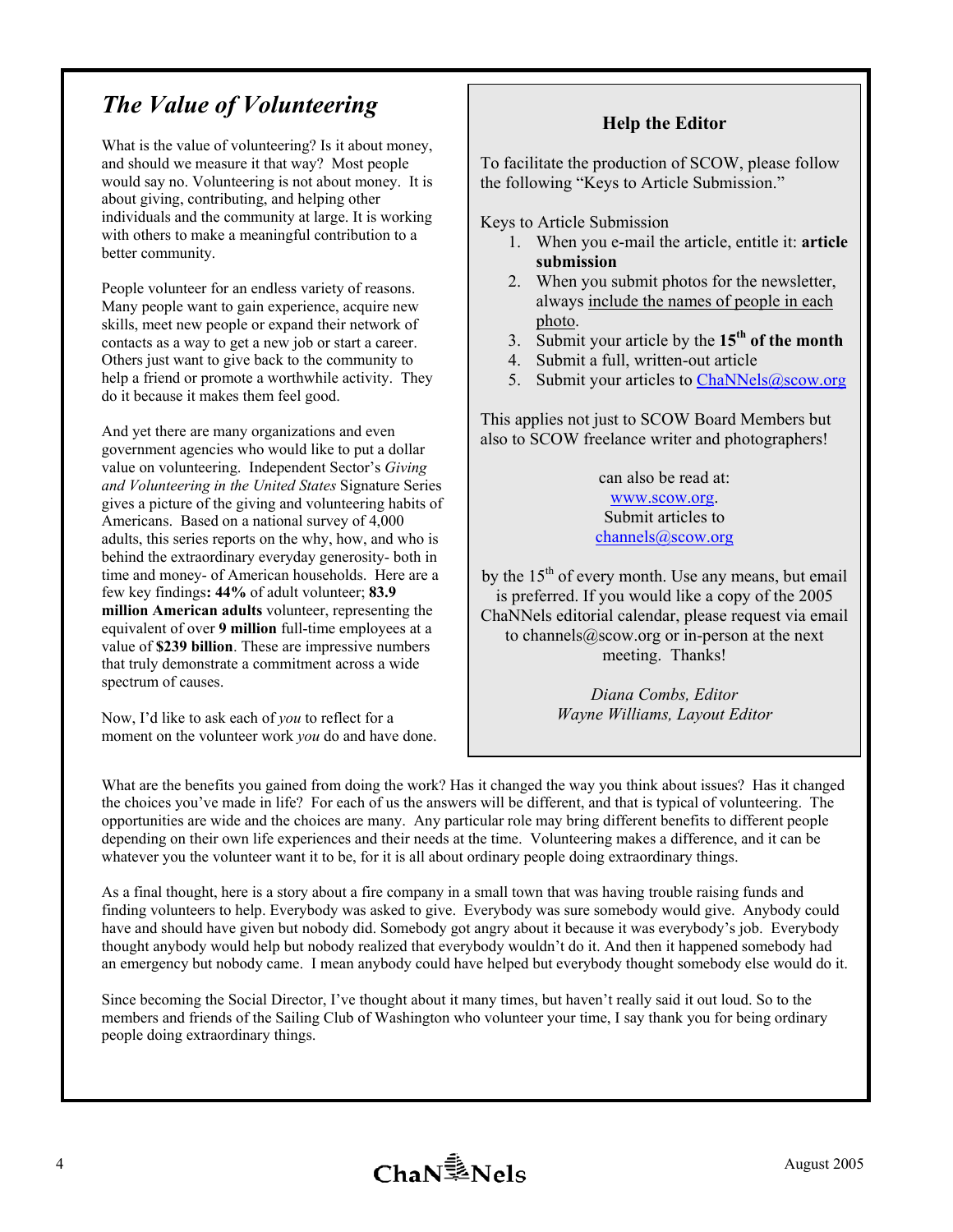# *Downriver Overnight Cruise*

Raftmaster George Umberger

Four boats enjoyed a relaxing weekend on the water as we sailed about 25 miles south on Saturday for a raft-up in the lower Occoquan Bay area and dinner ashore at Tims Rivershore Restaurant.

 The following boats, captain, and crew enjoyed the evening: **Tamarisk**, with crew George Umberger, Sue Biersbach, Bill Patton and Gerri Hanna, led the trip and raftup. **Needa Breeze** with crew Jay and Kim Weitzel and Riverdog Gadget. **Psycho** with crew Dorothy Stocks, Mary Bashore, Henry Cheng, and Joe and Ginny Cianfrani. **Rebecca** with crew Larry McAndrews, John Jiang, Alice Starcke, and Dot Almassy.

We were graced by two warm days, sunny skies and even some favorable winds at times on Saturday. Sunday saw us powering up the faithful iron gennys as we came back upriver. The premise that the winds (when they exist) are always on your nose when you want to go somewhere on the river held true to form. The river was a bit high after the recent rains, and "log dodging" tested our tacking skills at times, but all sailors reported a fine time on the water and ashore.



For those of you who have sailed mostly above the bridge, the river below the bridge offers some interesting gunkholes, historic and scenic spots, and sailing tracks. In the Occoquan Bay area, about 4 miles of water separates Maryland from Virginia and even if the winds are light a favorable tack may be found; the sailing is quite pleasant without the constant watch for various tour boats and traffic. **Needa Breeze** opted to head for the eastern shore when we arrived at our general destination (word has it that Gadget is not yet porta-potti trained) and docked overnight at Sweden Point Marina about a mile up Mattawoman Creek (where George Mason's father met his demise in a boating accident a couple centuries ago). **Tamarisk** stopped in at the Leesylvania Park Marina (site of the "Light Horse Harry" Lee Plantation, father of General Robert E. Lee) on the Virginia shore for a look around.

We then met up with **Rebecca**, anchored just north of Cockpit Point. **Psycho** soon joined us for a 3 boat raft-up and some well deserved libations and hors d'oeuvres. Appetites whetted, the local water taxi ferried us ashore for a seafood feast at Tims Rivershore Restaurant, where the food was good, the assorted patrons worth watching, and the drinks were cold and refreshing. Following the taxi ride back to the boats, **Rebecca** and **Psycho** remained at anchor while **Tamarisk** departed for an anchorage off Leesylvania Park.

An early departure on Sunday morn saw us on our way home to catch the favorable tide changes. Even an early morning bass fishing tournament out of Leesylvania Park, with about 50 high powered bass boats cruising around, did not disturb the pleasant and placid waters (read "no wind") since the cruising ground in that area is so large. We were surprised on our return above the bridge to be greeted by a tallship which had sailed north for an Alexandria anniversary celebration. And in the lagoon we found that Training Director Doug had been busy sending checkout skippers and new skippers-to-be out on the waters. Some of them may be joining us on future downriver cruises.

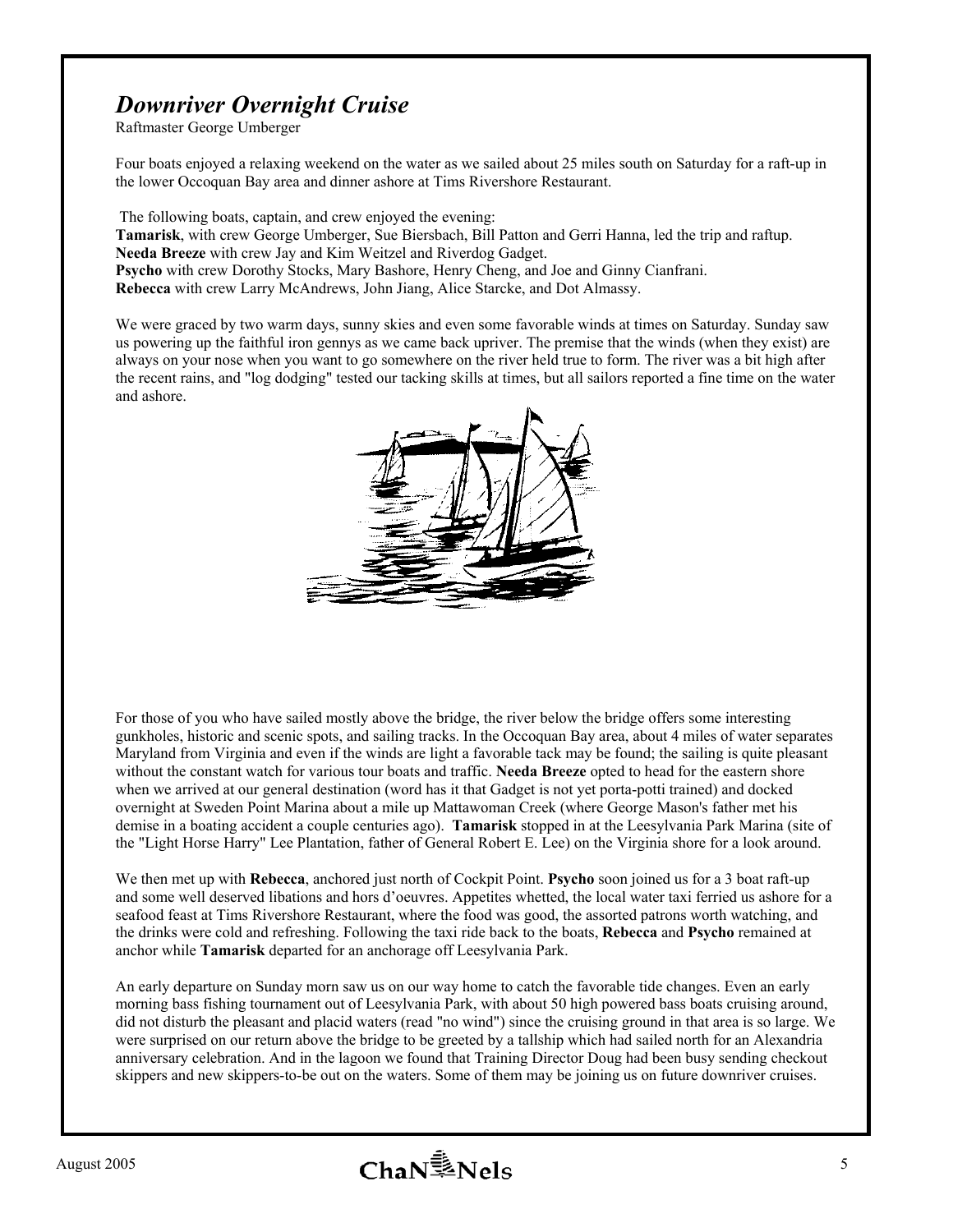# *Tuesday Night Races*

If you are interested in participating with the Tuesday night races, please contact Mike Murphy at racing@scow.org.

We need skippers, crew, race officials, and members who can share their knowledge of sailing, rigging, boat trim, boat handling, and race tactics with other members on Tuesday nights.

# *Talk Like A Sailor (Continued)*

The Tuesday night cruiser races are divided into two classes, spinnaker and non spinnaker. The spinnaker is a sail that resembles a parachute that pulls the boat down wind. A boat sailing with a spinnaker usually will sail faster than a boat without a spinnaker that is sailing a jib or genoa; there is simply much more sail area to catch the wind. A spinnaker can be set with the true wind direction anywhere from dead astern to about abeam. The "Spin" start is usually first and covers a longer distance as the boats will sail faster on the downwind legs of the race.

# *Talk Like A Sailor*

On the windward leg we hit the lay line, had a perfect set of the spinnaker, blanketed the leader and took the lead by the time we reached the leeward mark. That's not just talking like a sailor, it's talking like a sailor who races. Racing changes sailing and requires you to learn another set of vocabulary terms. That's the conclusion I reached when I started to participate in the Saturday races in my early days of sailing with the Moraine Sailing Club in Western Pennsylvania. The Tuesday night DISC races involve cruising boats on the Potomac. SCOW organizes Tuesday night races in the lagoon. The river races are regarded as "beer can" or casual races but there are some tough competitors out there. This month we will look at some of the basic terms that are part of sailboat racing.

The first leg of a race is always the upwind or windward leg. The goal of the race committee is to set a course so the first mark (buoys on the river) involves sailing directly up wind. Getting to that first buoy or mark is referred to as "fetching the mark" i.e. getting to the buoy as quickly as possible. By knowing that your tacks are at right angles to each other, you should be able to sight across the middle of your boat and tell exactly when you can "lay the mark". Ideally you will accurately determine the "lay line", the course that will take you directly to the mark without additional and unwanted tacks.

After making the windward mark it is time to hoist the spinnaker for maximum speed on the downwind run.



SCOW - Tuesday Night Races

If you are flying a spinnaker but are not leading the race, strategy may call for you to "blanket" the boat(s) in front of you. Blanketing refers to stealing the wind of another boat that is down to leeward. On the lee side of each boat will be an area where the wind is lighter, simply because the sail has stopped much of it temporarily. This wind shadow, or blanket zone, extends outt about three mast lengths (depending on the strength of the wind) and seems to trail the boat in the direction of the apparent wind.

Racing adds another dimension to sailing, requiring one to learn to maximize speed and understand the intricacies of strategy. While it's not for everyone, it can open up new opportunities to get out and sail. The SCOW Tuesday night races are a good way to try racing and learn some of the basics of this exciting dimension of sailing.

*Reference*: "Invitation to Sailing" by Alan Brown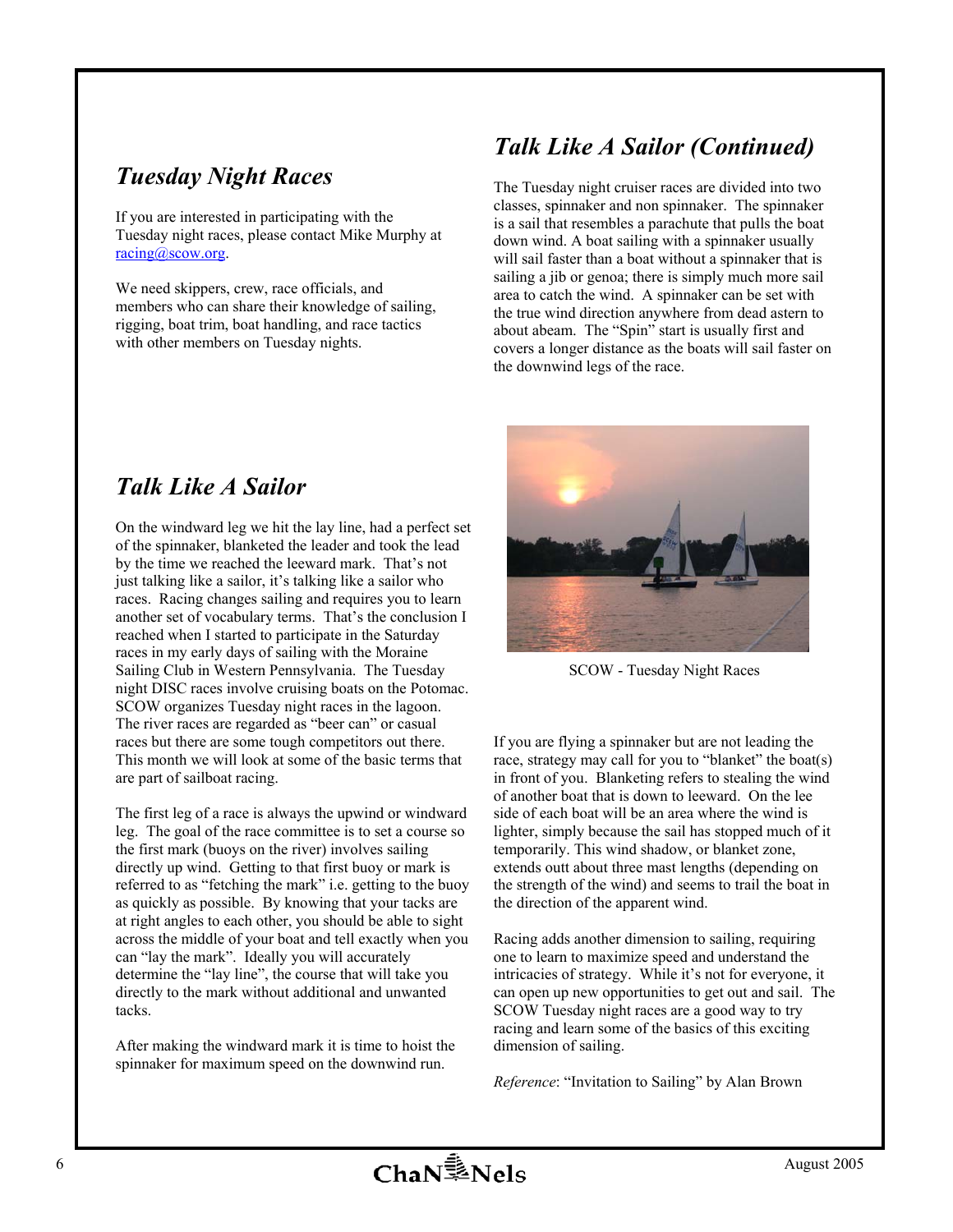## *Marina Days*

By Bill Patton, Vice Commodore

The Washington Sailing Marina is participating in nationwide Marina Day activities on Saturday August 13<sup>th</sup>. There will be a number of activities at the Washington Sailing Marina that day including opportunities to sail, tour large sailboats, listen to music, and of course eat.

# *Leukemia Cup*

By Bill Patton, Vice Commodore

There are two goals of the annual Leukemia Cup that will be held the weekend of September 10th. One is to raise money, and the other is to get out on the river and race.

The cup is one of the largest of its kind in the country with a 2005 fund raising goal of \$200,000. There are plenty of opportunities to get involved by raising money, skippering or crewing on one of the SCOW boats, or participating in the events of the day. For more information contact Bill Patton at vice@scow.org or Genie Williford.

Here is your chance to make a donation to a wonderful cause. It is not too late to start raising funds for the races on September  $10^{th}$ . All of the SCOW boats will be entered in the races so watch for opportunities to skipper in one of the races. Earlier this summer, a Thursday night social was dedicated to the Leukemia cup with all proceeds collected that evening going to the Cup fund raising efforts. There are still opportunities for others to host a social sail and donate the evening's collections to the Society. You can contact Social Director, Margaret Monsour through social@scow.org.

## *Breaking the Law*

Gary Jobson

Sailing has more than its share of rules. Over the years I've found the willingness to break them from time to time has paid off.

- It' O.K. to have wrinkles in a sail if the shape is what you want.
- I find it acceptable to luff your sails a bit if you're being overpowered.
- Sailing downwind it often pays to sail be the lee for a short while rather than doing extra jibes.
- Overshoot the weather mark occasionally to arrive at the rounding with extra speed.
- No matter how right you are, I've found you only win 50 percent of your protests. Avoid the protest room at all costs.



SCOW – Maintenance Day Training Director Doug lends a hand

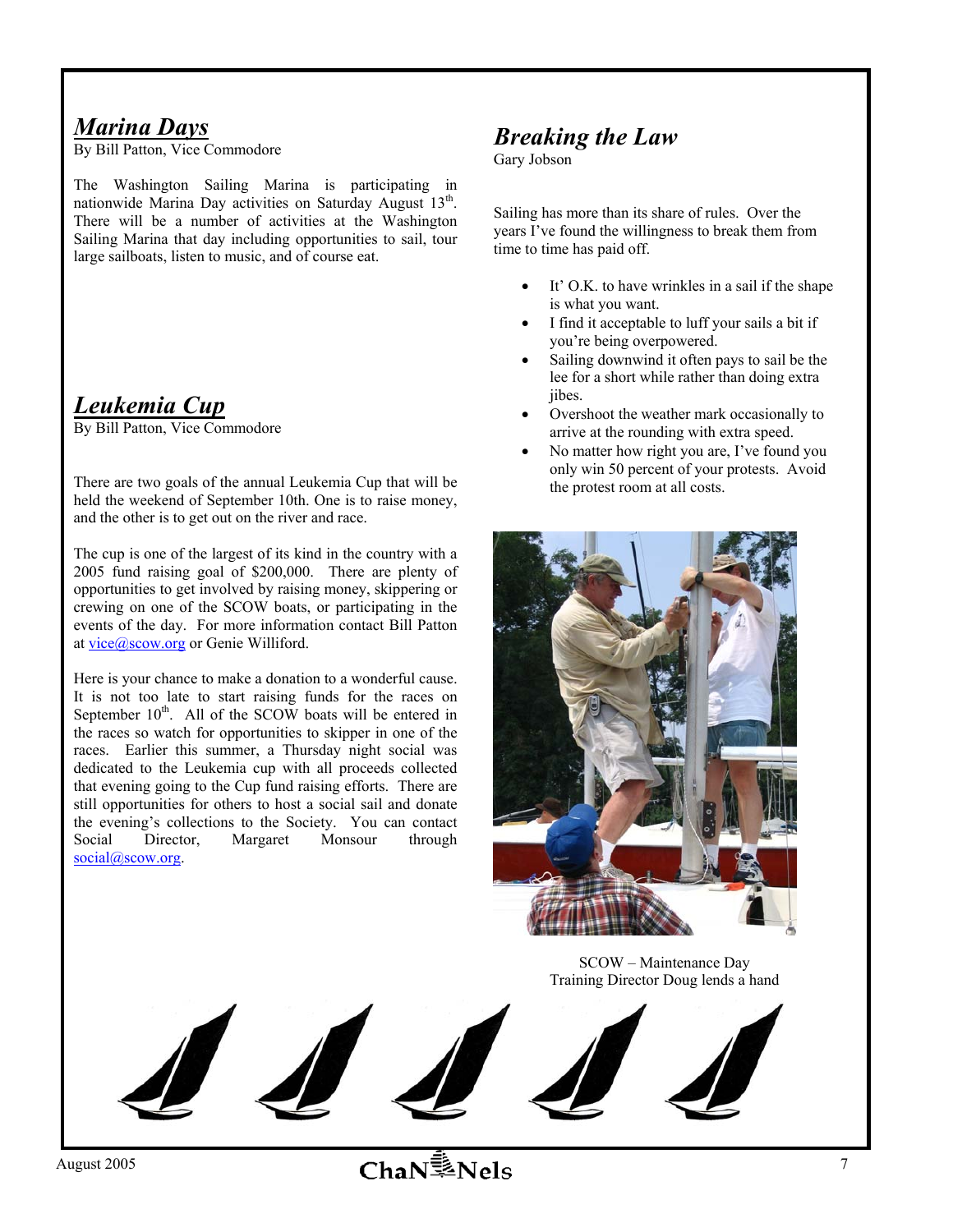# *Rigging a Racer*

Quiz - Can you identify this world champion racer who competed at WSM on July 4<sup>th</sup>? And the type of boat pictured? OK - How about the type of wood for the hull?

Note - In Britain wood construction is preferred for this style of boat.



Captained charters on the Chesapeake Bay with discounts to club members. http://www.sailseanchai.com/ P.O. Box 71 Galesville, MD 20765-0071 (301) 503-1101

*"Dew almost always predicts a southerly wind, but if the decks have been dry, expect a northerly through the day"* 

*- L Francis Herreshoff*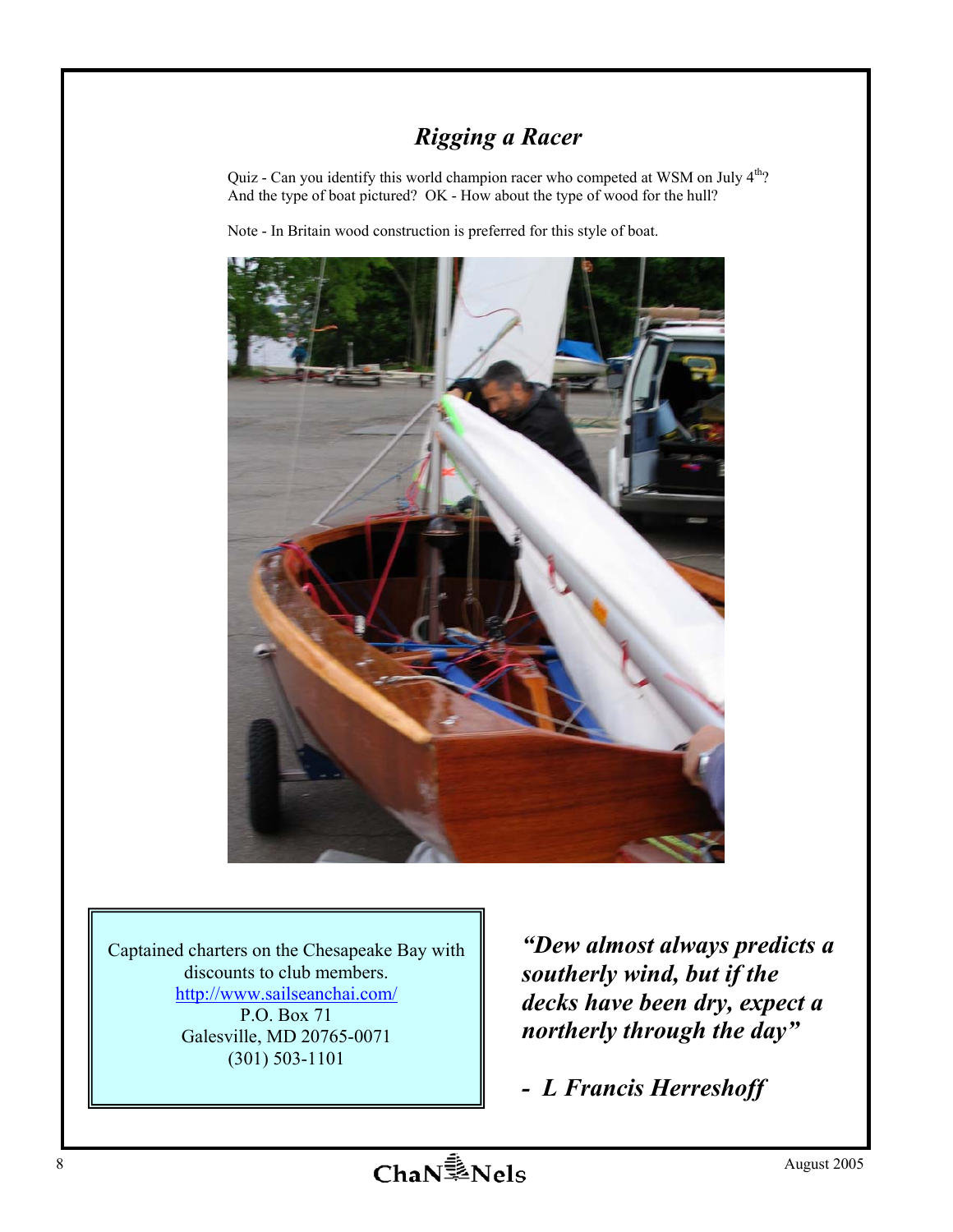

Basic Sailing Checkout

For More Great Pics see the Photosite! http://www.scow.photosite.com/

# **Bay Activities**

Our next Bay adventure will be the Moonlight Cruise, scheduled for August 20. I have elected to visit a particularly beautiful spot in the Wye River. Frankly, I'm not sure whether it is Dividing Creek or Granary Creek that I am remembering. (My cruising guides are aboard Odyssey, not with me.) However, I have found the location on the chart, and would like for us to meet at 76 degrees 9.3 minutes West by 38 degrees, 53.2 minutes North, whichever creek that turns out to be. It is a natural setting with no development, and the Wye island wildlife refuge occupies the shoreline. There is a small piece of landable beach for Tina (our mascot) to take "shore leave" on.

Sharon Smith has agreed to be raftmaster. She can be reached at ssmith8523@aol.com. Someone should be there by 4pm, and will monitor channel 72 for hails from any SCOW members. Any skippers with room for crew could contact Sharon at **ssmith8523@aol.com** or me at  $bav@scow.org$ .

For Lower-Bay skippers who don't want to take the extra time to come all the way up to Eastern Bay, I would propose an alternate anchorage in Fox Creek, off the Honga River. 76 degrees, 7 minutes West by 38 degrees, 17 minutes North. Another option would be Rollins Cove, off St. Leanord's Creek. Lower Bay boats, let me know your preference and I will distribute updated into by email as the date approaches.

Members without Bay boats who would like to participate can do so as crew (if there is space) or by chartering a boat on the Bay. Ports within easy reach of this anchorage include Herrington Harbor, West River, Rhode River, South River, and Annapolis on the Western shore. Of course, Kent Narrows, St. Michael's, Tillghman, and Oxford are also within a nice day's sail.

Fair winds. Jack